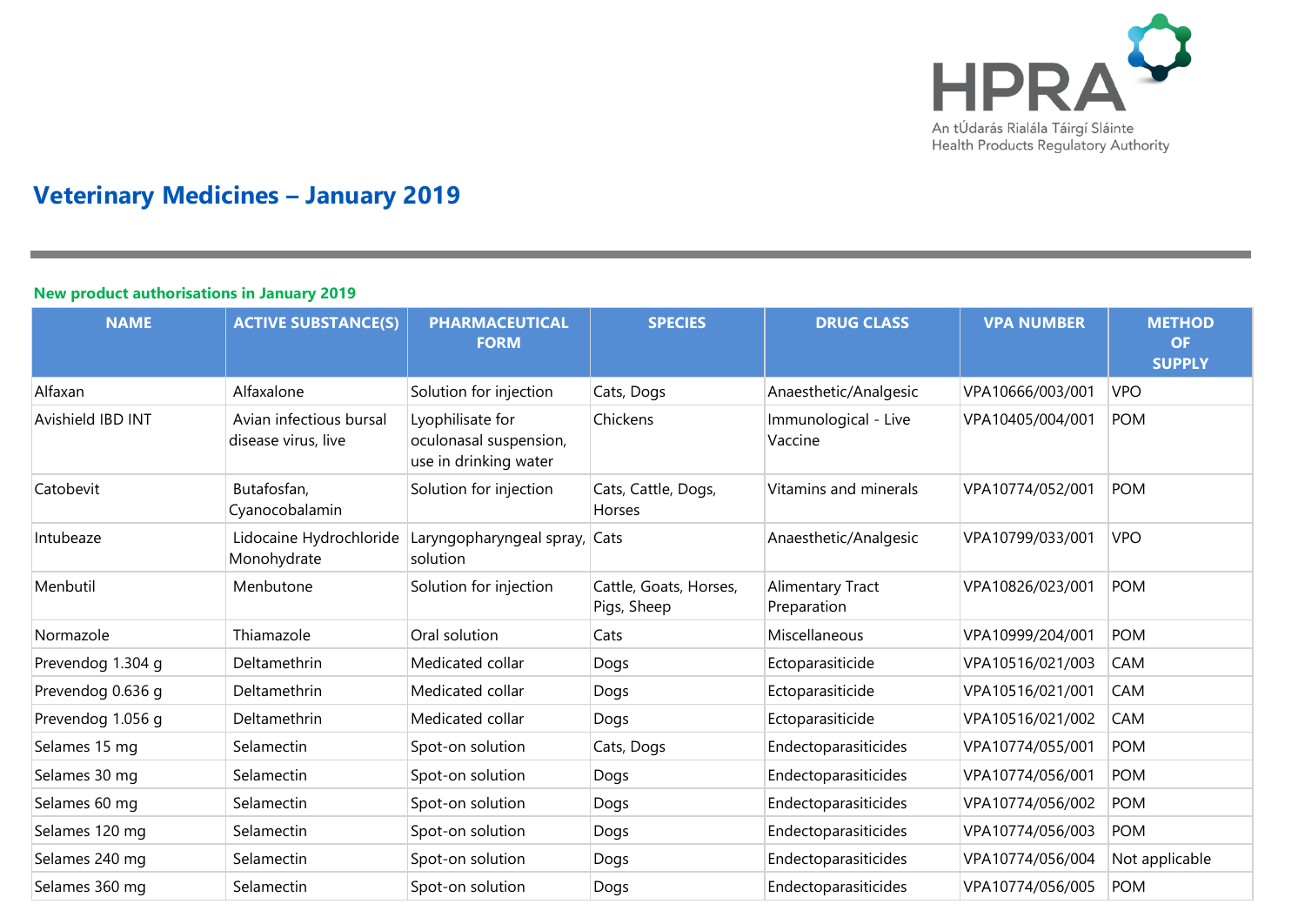

| Selames<br>ma د+  | elamectin | Snot-on<br>lution | Cats, Dogs | siticides<br>⊦nd≙ | 774/055/002<br>۱/D A<br>10 | POM |
|-------------------|-----------|-------------------|------------|-------------------|----------------------------|-----|
| Selames<br>-60 ma | elamectin | ാററ*<br>iution    | Cats, Dogs | uticides :<br>ndc | 4/055/003<br><b>MDA</b>    | POM |

## **Products transferred in January 2019**

| <b>Product Name</b>                                    | <b>New VPA Number</b> | <b>New MAH</b>                          |
|--------------------------------------------------------|-----------------------|-----------------------------------------|
| Adrestan 10 mg hard capsules for dogs VPA22622/003/001 |                       | Dechra Regulatory B.V.                  |
| Adrestan 30 mg hard capsules                           | VPA22622/003/002      | Dechra Regulatory B.V.                  |
| Adrestan 60 mg hard capsules                           | VPA22622/003/003      | Dechra Regulatory B.V.                  |
| Alamycin Aerosol 3.2 %w/v                              | VPA22664/014/001      | Norbrook Laboratories (Ireland) Limited |
| Alamycin 100 mg/ml                                     | VPA22664/015/001      | Norbrook Laboratories (Ireland) Limited |
| Alamycin LA 200 mg/ml                                  | VPA22664/016/001      | Norbrook Laboratories (Ireland) Limited |
| Alamycin LA 300 mg/ml                                  | VPA22664/039/001      | Norbrook Laboratories (Ireland) Limited |
| <b>Betafuse</b>                                        | VPA22664/129/001      | Norbrook Laboratories (Ireland) Limited |
| Betamox 200 mg Palatable Tablets                       | VPA22664/013/001      | Norbrook Laboratories (Ireland) Limited |
| Betamox Palatable Drops Powder                         | VPA22664/020/001      | Norbrook Laboratories (Ireland) Limited |
| Betamox 150 mg/ml Suspension for<br>Injection          | VPA22664/004/001      | Norbrook Laboratories (Ireland) Limited |
| <b>Bovaclox DC</b>                                     | VPA22664/005/001      | Norbrook Laboratories (Ireland) Limited |
| <b>Bovaclox</b>                                        | VPA22664/006/001      | Norbrook Laboratories (Ireland) Limited |
| Buprenodale                                            | VPA22622/004/001      | Dechra Regulatory B.V.                  |
| Calciject PMD                                          | VPA22664/029/001      | Norbrook Laboratories (Ireland) Limited |
| Calcivet                                               | VPA22664/054/001      | Norbrook Laboratories (Ireland) Limited |
| Carprieve                                              | VPA22664/067/003      | Norbrook Laboratories (Ireland) Limited |
| Cefenil RTU                                            | VPA22664/099/001      | Norbrook Laboratories (Ireland) Limited |
| Cefimam                                                | VPA22664/123/001      | Norbrook Laboratories (Ireland) Limited |
| Clavudale 40 mg/10 mg                                  | VPA22622/005/001      | Dechra Regulatory B.V.                  |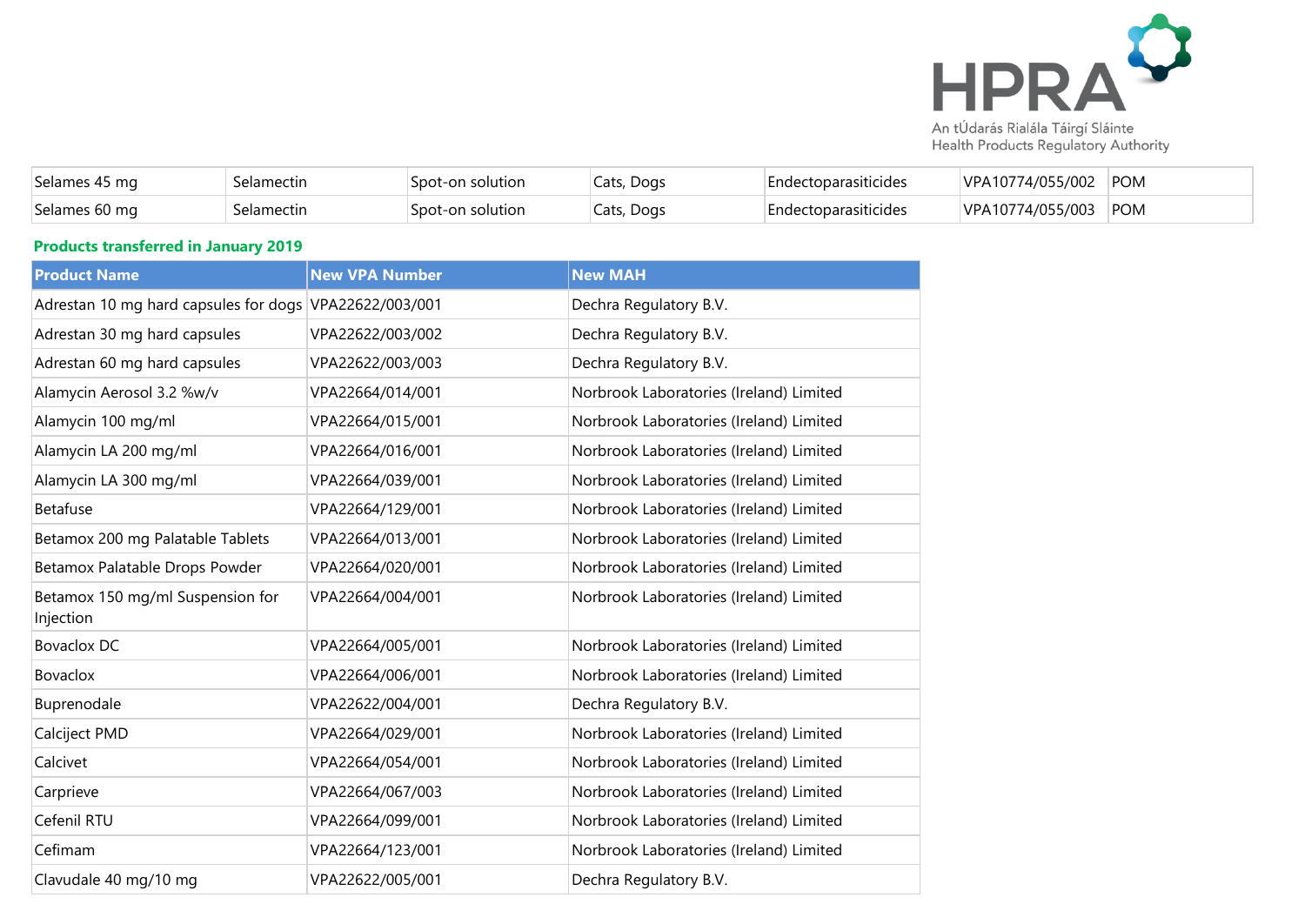

| Clavudale 200 mg/50 mg                           | VPA22622/005/002 | Dechra Regulatory B.V.                  |
|--------------------------------------------------|------------------|-----------------------------------------|
| Clavudale 400 mg/100 mg                          | VPA22622/005/003 | Dechra Regulatory B.V.                  |
| Clindacyl 25 mg                                  | VPA10983/049/001 | Vetoquinol Ireland Limited              |
| Clindacyl 75 mg                                  | VPA10983/049/002 | Vetoquinol Ireland Limited              |
| Clindacyl 150 mg                                 | VPA10983/049/003 | Vetoquinol Ireland Limited              |
| Closamectin                                      | VPA22664/083/001 | Norbrook Laboratories (Ireland) Limited |
| Colvasone                                        | VPA22664/028/001 | Norbrook Laboratories (Ireland) Limited |
| Combiclav                                        | VPA22664/143/001 | Norbrook Laboratories (Ireland) Limited |
| Combivit                                         | VPA22664/035/001 | Norbrook Laboratories (Ireland) Limited |
| Duofast                                          | VPA22664/003/001 | Norbrook Laboratories (Ireland) Limited |
| Enovex 1% w/v                                    | VPA22664/055/001 | Norbrook Laboratories (Ireland) Limited |
| Enovex 0.5 %w/v                                  | VPA22664/056/001 | Norbrook Laboratories (Ireland) Limited |
| Equipalazone 200 mg/ml Solution for<br>Injection | VPA22622/008/001 | Dechra Regulatory B.V.                  |
| Equipalazone 1 g Oral Paste                      | VPA22622/007/001 | Dechra Regulatory B.V.                  |
| Equipalazone 1 g Oral Powder                     | VPA22622/006/001 | Dechra Regulatory B.V.                  |
| Felimazole 5 mg                                  | VPA22622/009/002 | Dechra Regulatory B.V.                  |
| Felimazole 2.5 mg                                | VPA22622/009/001 | Dechra Regulatory B.V.                  |
| Felimazole 1.25 mg                               | VPA22622/009/003 | Dechra Regulatory B.V.                  |
| Fiproclear Combo 50 mg / 60 mg                   | VPA22664/134/001 | Norbrook Laboratories (Ireland) Limited |
| Fiproclear Combo 67 mg / 60.3 mg                 | VPA22664/137/001 | Norbrook Laboratories (Ireland) Limited |
| Fiproclear Combo 134 mg / 120.6 mg               | VPA22664/137/002 | Norbrook Laboratories (Ireland) Limited |
| Fiproclear Combo 268 mg / 241.2 mg               | VPA22664/137/003 | Norbrook Laboratories (Ireland) Limited |
| Fiproclear Combo 402 mg / 361.8 mg               | VPA22664/137/004 | Norbrook Laboratories (Ireland) Limited |
| Flunixin                                         | VPA22664/092/001 | Norbrook Laboratories (Ireland) Limited |
| HY-50                                            | VPA22622/010/001 | Dechra Regulatory B.V.                  |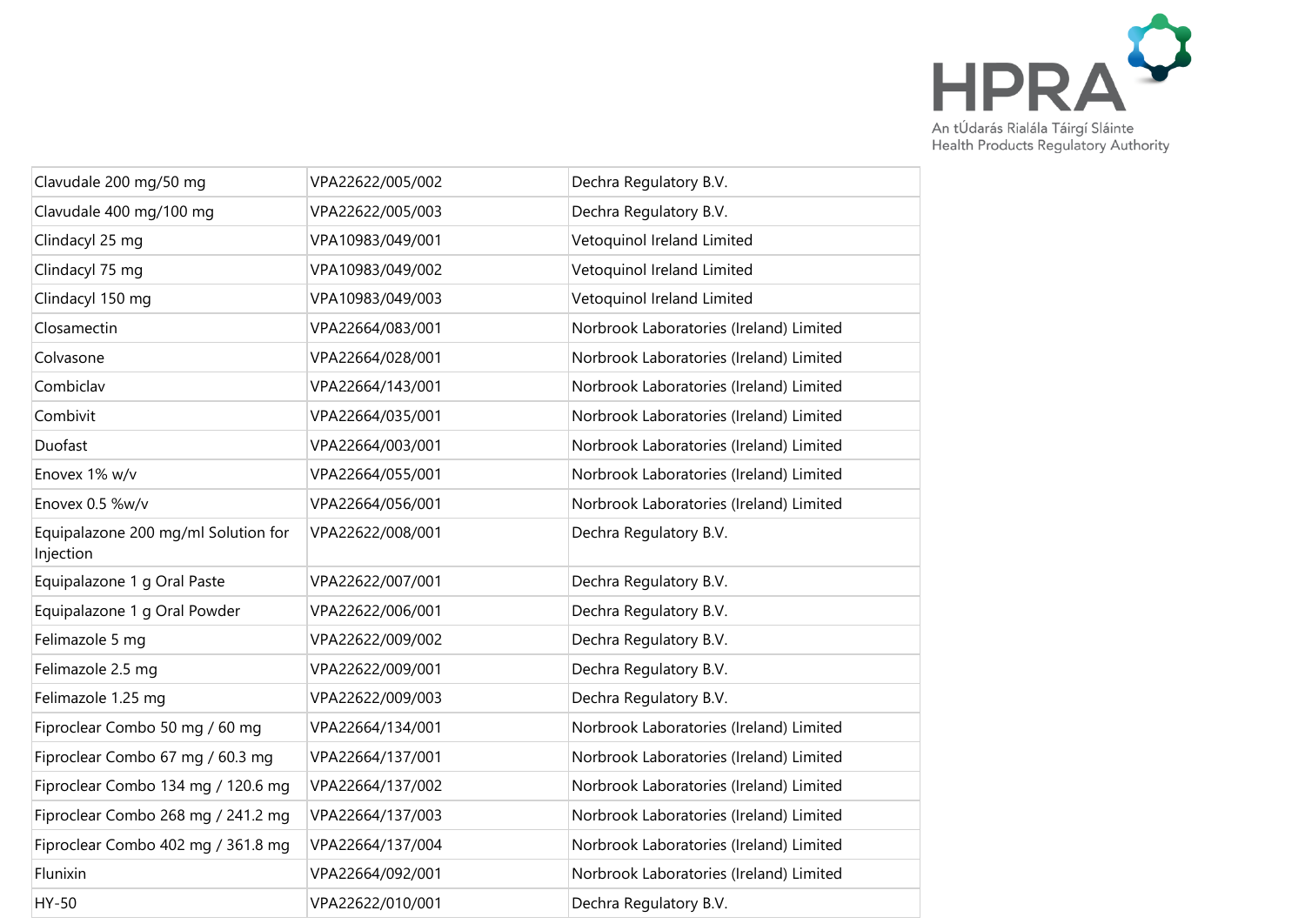

| HyperCard                                                    | VPA22622/011/001 | Dechra Regulatory B.V.                  |
|--------------------------------------------------------------|------------------|-----------------------------------------|
| Imaverol                                                     | VPA10481/001/001 | Audevard Laboratories                   |
| Intra-Epicaine                                               | VPA22622/013/001 | Dechra Regulatory B.V.                  |
| Levacide Pour-on 200 mg/ml                                   | VPA22664/047/001 | Norbrook Laboratories (Ireland) Limited |
| Levacide Injection 75 mg/ml                                  | VPA22664/025/001 | Norbrook Laboratories (Ireland) Limited |
| Levacide Low Volume Worm Drench 75 VPA22664/026/001<br>mg/ml |                  | Norbrook Laboratories (Ireland) Limited |
| Levacide 1.5 %w/v SC Worm Drench                             | VPA22664/027/001 | Norbrook Laboratories (Ireland) Limited |
| Libromide                                                    | VPA22622/015/001 | Dechra Regulatory B.V.                  |
| Liquid Life Aid                                              | VPA22664/023/001 | Norbrook Laboratories (Ireland) Limited |
| Magniject                                                    | VPA22664/030/001 | Norbrook Laboratories (Ireland) Limited |
| MAQS Formic Acid                                             | VPA22670/001/001 | NOD Apiary Ireland Ltd                  |
| Marbodex                                                     | VPA22664/124/001 | Norbrook Laboratories (Ireland) Limited |
| Mepiblock                                                    | VPA22622/012/001 | Dechra Regulatory B.V.                  |
| Moxiclear 40 mg + 4 mg                                       | VPA22664/139/001 | Norbrook Laboratories (Ireland) Limited |
| Moxiclear 80 mg + 8 mg                                       | VPA22664/139/002 | Norbrook Laboratories (Ireland) Limited |
| Moxiclear 40 mg + 10 mg                                      | VPA22664/140/001 | Norbrook Laboratories (Ireland) Limited |
| Moxiclear 100 mg + 25 mg                                     | VPA22664/140/002 | Norbrook Laboratories (Ireland) Limited |
| Moxiclear 250 mg + 62.5 mg                                   | VPA22664/140/003 | Norbrook Laboratories (Ireland) Limited |
| Moxiclear 400 mg + 100 mg                                    | VPA22664/140/004 | Norbrook Laboratories (Ireland) Limited |
| Multiject                                                    | VPA22664/008/001 | Norbrook Laboratories (Ireland) Limited |
| Norfenicol                                                   | VPA22664/093/001 | Norbrook Laboratories (Ireland) Limited |
| Norocillin                                                   | VPA22664/012/001 | Norbrook Laboratories (Ireland) Limited |
| Noroclav 75 mg                                               | VPA22664/094/004 | Norbrook Laboratories (Ireland) Limited |
| Noroclav 50 mg                                               | VPA22664/072/001 | Norbrook Laboratories (Ireland) Limited |
| Noroclav 250 mg                                              | VPA22664/072/002 | Norbrook Laboratories (Ireland) Limited |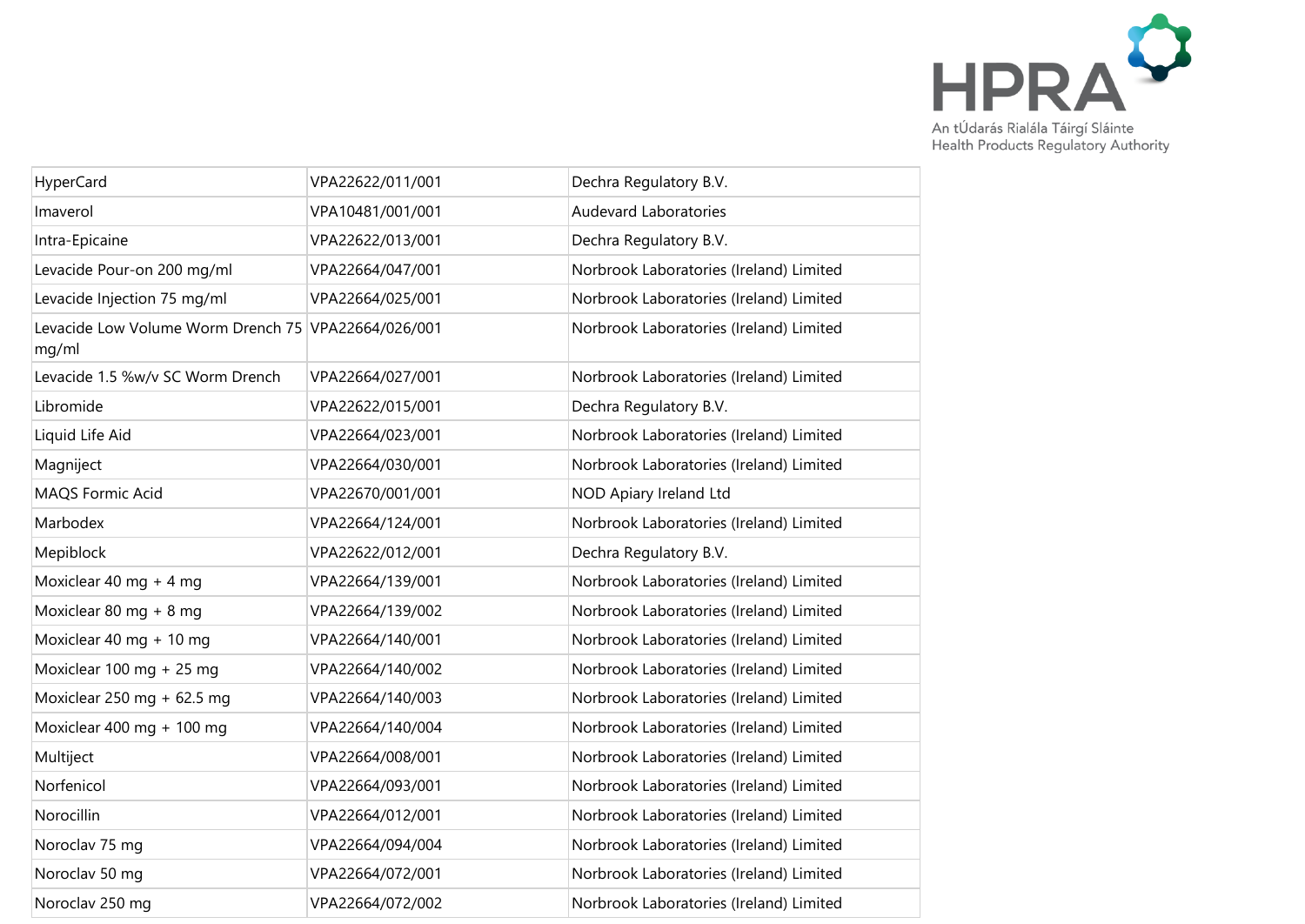

| Noroclav Intramammary Suspension                       | VPA22664/090/001 | Norbrook Laboratories (Ireland) Limited |
|--------------------------------------------------------|------------------|-----------------------------------------|
| Noroclox DC Intramammary<br>Suspension                 | VPA22664/011/001 | Norbrook Laboratories (Ireland) Limited |
| Norodine 480 mg Tablets                                | VPA22664/017/001 | Norbrook Laboratories (Ireland) Limited |
| Norodine Bolus                                         | VPA22664/018/001 | Norbrook Laboratories (Ireland) Limited |
| Norodine Equine Oral Paste                             | VPA22664/019/001 | Norbrook Laboratories (Ireland) Limited |
| Norodine 24 % Solution for Injection                   | VPA22664/021/001 | Norbrook Laboratories (Ireland) Limited |
| Noromectin Multi Injection                             | VPA22664/068/001 | Norbrook Laboratories (Ireland) Limited |
| Noromectin Drench 0.8 mg/ml Oral<br>Solution for Sheep | VPA22664/053/001 | Norbrook Laboratories (Ireland) Limited |
| Noromectin 1.87% Oral Paste for<br>Horses              | VPA22664/062/001 | Norbrook Laboratories (Ireland) Limited |
| Noropraz                                               | VPA22664/117/001 | Norbrook Laboratories (Ireland) Limited |
| Opticlox                                               | VPA22664/007/001 | Norbrook Laboratories (Ireland) Limited |
| Osphos                                                 | VPA22622/016/001 | Dechra Regulatory B.V.                  |
| Ovuplant                                               | VPA22622/017/001 | Dechra Regulatory B.V.                  |
| Paramectin                                             | VPA22664/065/001 | Norbrook Laboratories (Ireland) Limited |
| Peptizole                                              | VPA22664/113/001 | Norbrook Laboratories (Ireland) Limited |
| Pestigon                                               | VPA22664/098/001 | Norbrook Laboratories (Ireland) Limited |
| Robonex                                                | VPA22664/104/001 | Norbrook Laboratories (Ireland) Limited |
| Solantel                                               | VPA22664/128/001 | Norbrook Laboratories (Ireland) Limited |
| Somulose                                               | VPA22622/018/001 | Dechra Regulatory B.V.                  |
| SynVet                                                 | VPA22694/001/001 | Equimed Pharma Ltd                      |
| Taurador                                               | VPA22664/111/001 | Norbrook Laboratories (Ireland) Limited |
| Thyronorm                                              | VPA22664/127/001 | Norbrook Laboratories (Ireland) Limited |
| Tialin 125 mg/ml                                       | VPA22622/019/001 | Dechra Regulatory B.V.                  |